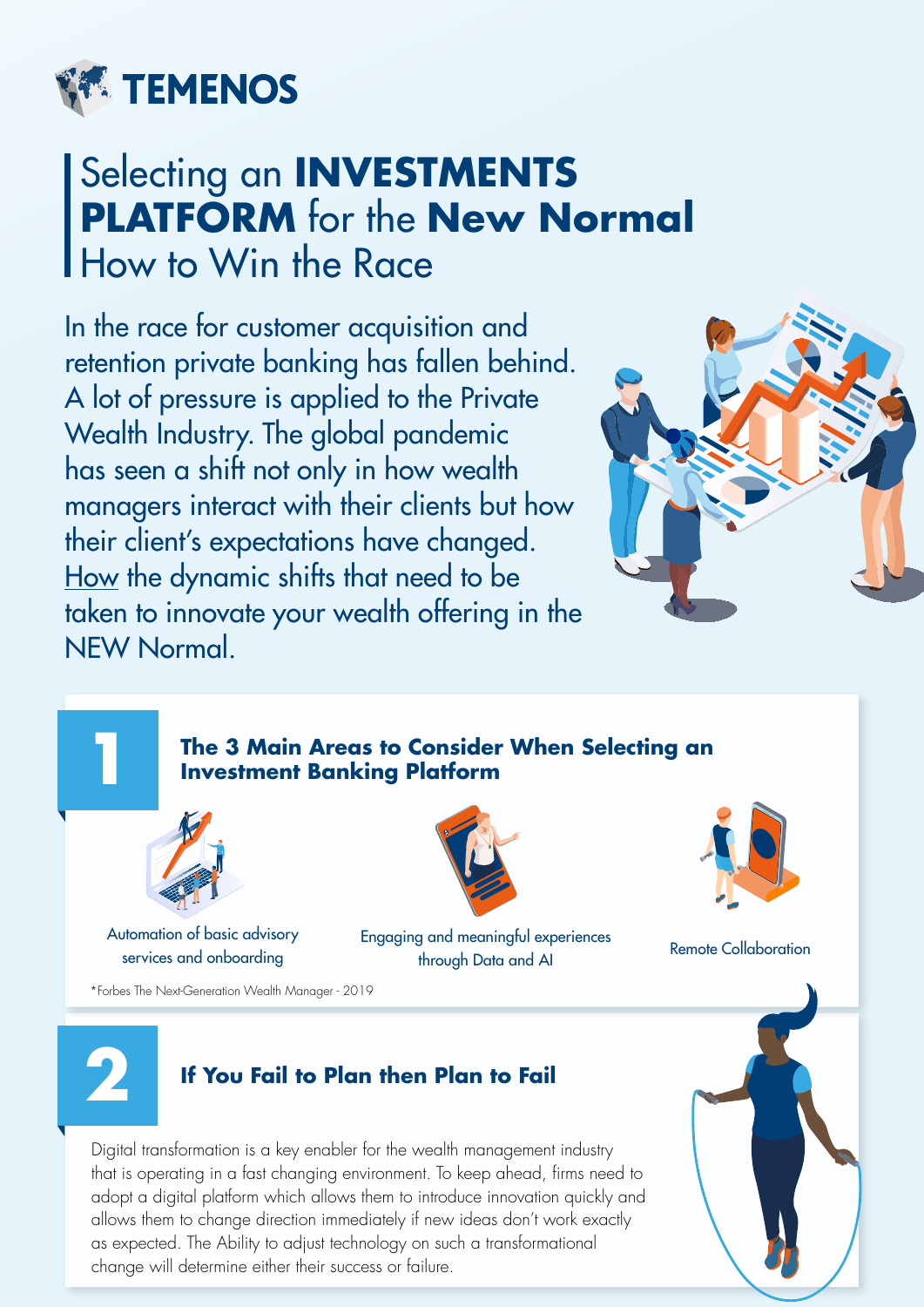#### **3 Look at the Way the Market is Going (AITE REPORT) – Focus on the hurdles you need to jump**

Look at the changing market and ask yourself if you are ready for trends like ESG investments. Another aspect is that 34% of private bankers\* globally are only partly or not at all satisfied with their digital client engagement capabilities. Up to 25 % of wealth managers\*, identified a digital engagement platform and client reporting tools as an urgent area of change. Learn from other banking segments and see how they solve the problem of customer attrition and low engagement.

\* AITE Group White Paper: Covid-19: A Global Perspective on the Impact on Wealth Management, Released in 2020



# **What to Think About Before moving into digital 5 wealth management (Keep your head in the race)**

- Have you done surveys on your clients for a detailed client knowledge assessment?
- Do you know how to add value in your digital client engagements?
- What new products and services do you need to meet the business plan?
- Do you know and understand the costs? What is the budget? Have you stressed this? How can your business benefit from a flexible cost structure?
- Are the Board and Senior Management team aligned and have they signed off on the plan?
- What is a reasonable timeline to deliver the strategic business plan?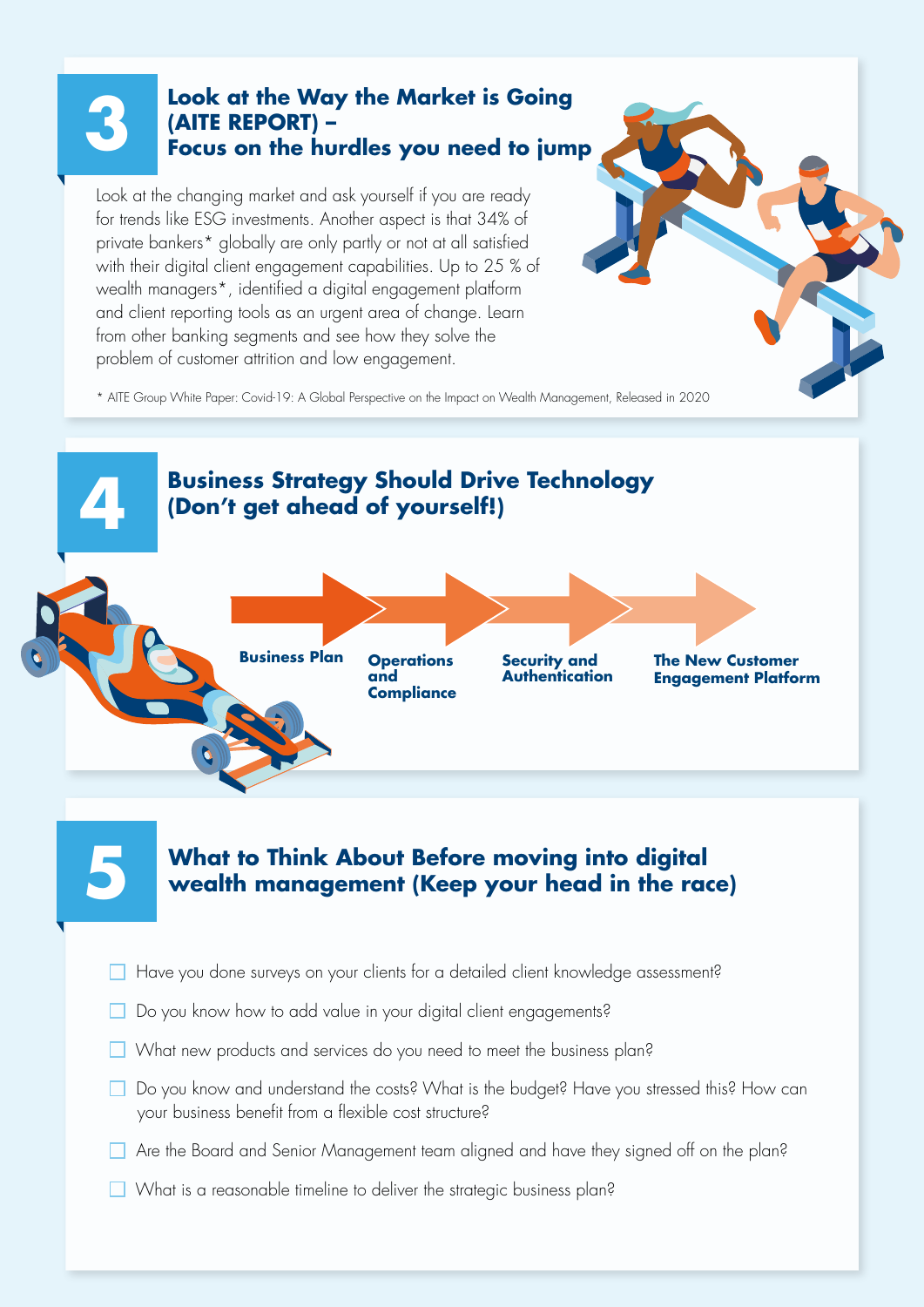# **6 7 Preparing for the What Will Make It New Normal – a Success?**

- $\Box$  The strategic business plan must be signed off and clearly understood.
- $\Box$  Validate and document your current pain points, ensure these are met by any new solution' Staff communication is critical – meetings, updates and news must be circulated regularly.
- Define the internal staff you require and what impact their involvement in the project will have on business as usual. How do you backfill?
- Do you need outside help? And remember, it takes time to bring them onboard.
- $\Box$  Have a project structure with a clear definition of who and what you require.

## **Four Questions You Need To Ask Before You Go to Market**

- **1.** Do you have the right level of detailed specification?
- **2.** Will you need help to assess what the vendor is offering and who internally will make the final decision?
- **3.** Is your timeframe for evaluation and selection reasonable, bearing in mind contractual negotiations?
- **4.** Have you defined what tender evaluation process you will use? Be creative, as this can be both timely and costly, so choose the method that suits you best.